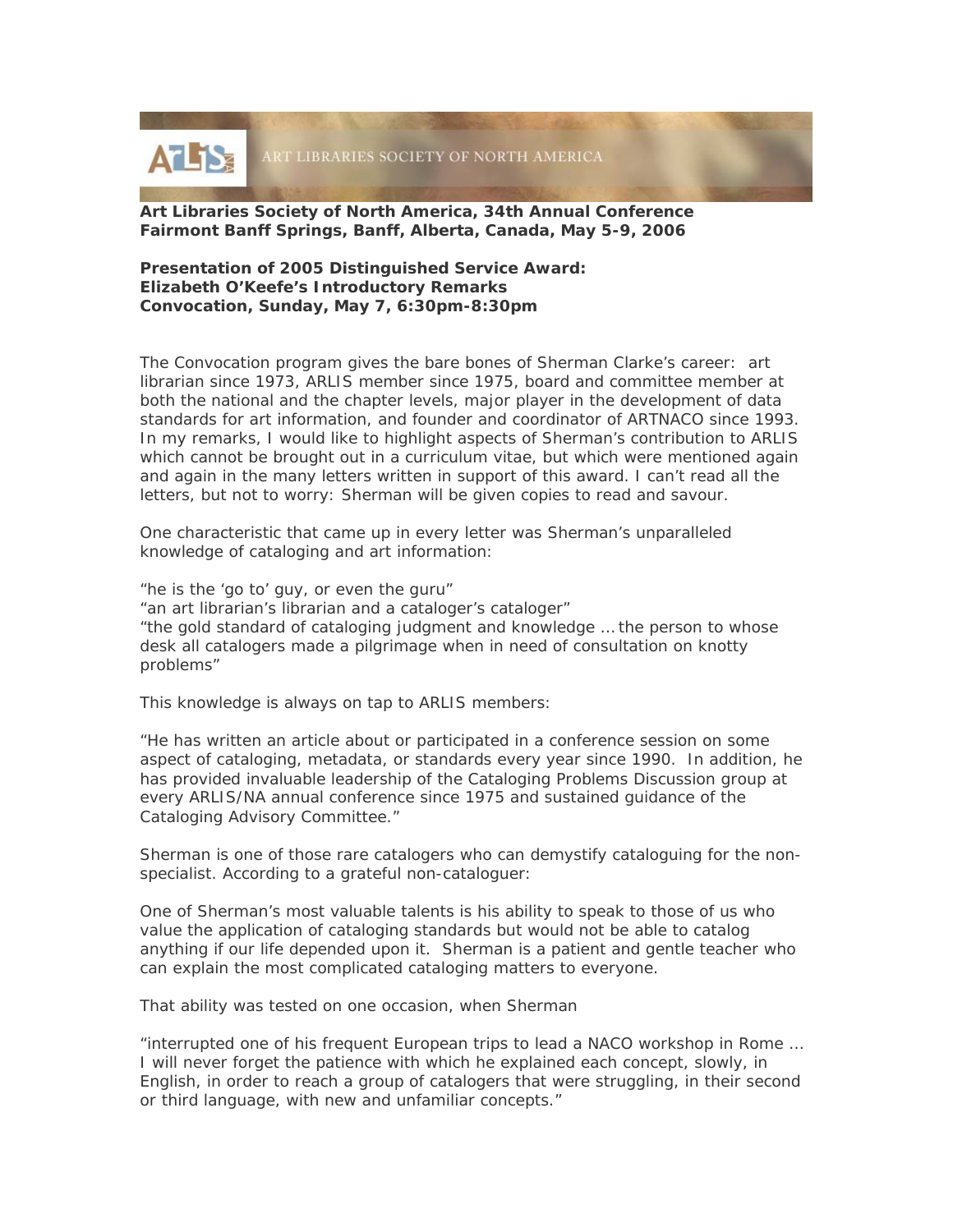Sherman's ability to build consensus and bring people together was mentioned frequently:

*"Unless you sit on a committee with him, you will not understand his ability to quietly listen to comments, and then build consensus and move a group on. Unless you've seen him work in a stressful environment, you will never know how he is able to deflate tense moments and build relationships."* 

This has earned him a special place in the hearts and the counsels of our VRA colleagues:

*"More than any other single individual, Sherman has broken down the longstanding boundaries between art librarianship and visual resources curatorship"* 

#### *AND:*

*"Sherman's holistic view of art metadata issues has facilitated a community approach to cataloging bibliographic and image resources "* 

### *AND:*

*"He has fostered contact and cooperation between book catalogers and image catalogers, and initiated fruitful collaborations between two communities that must work together to realize the full benefits of digital access to art resources."* 

But most crucially for ARLIS and for the world of art information, Sherman has won for himself and for ARLIS a place at the table where data standards are developed:

 *"he has … a hand in anything and everything coming down the pipe that affects the organization of art library resources. At the same time, he has fostered a community of art librarian catalogers with which he is in constant conversation. In effect, then, because of Sherman's efforts, every cataloger in our field has been given a voice in national cataloging policy."* 

It was truly impressive to see the glowing endorsements from non-ARLIS members, including senior staff at the Library of Congress, OCLC, the Research Libraries Group, and those who have served for years with Sherman on various standards committees of the American Library Association:

From the Library of Congress:

*"he has been a tireless and effective spokesperson for art cataloging as well as an advocate for the development and application of standards in cataloging and the maintenance of cataloging quality."* 

# From RLG:

*We at RLG have relied on his advice over the years on technical service issues and view him as a valuable resource to the library community in general, not just the RLG community and the art library community.*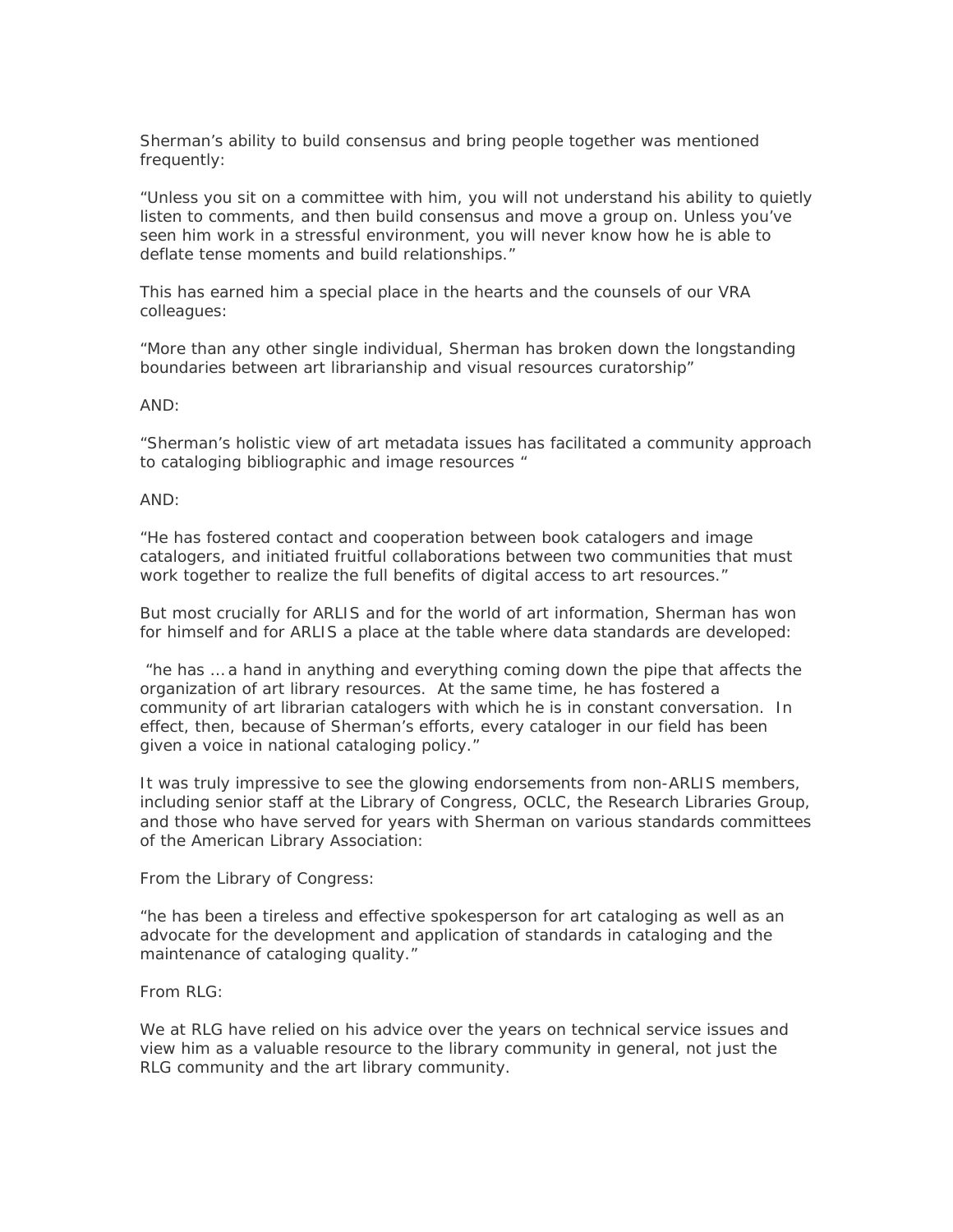From a long-standing member of MARBI (the Committee on Machine Readable Bibliographic Information which oversees the MARC format)

*"Sherman has always held a special place [in MARBI], as both an experienced general cataloger (without the annoying habit of clinging to the details at the expense of the big picture that "real" catalogers often exhibit) and a well-grounded specialist, with all the important issues of his field firmly within his grasp. He never spoke promiscuously--not too much nor too long (and never in frustration), but always with the full attention of his peers. And every comment was garnished, of course, with his wonderful gentle humor.* 

One of Sherman's greatest contributions to the field of art librarianship was his founding and continued coordination of ARTNACO, the funnel for name authorities to the Library of Congress Name Authority File.

Here is an evaluation of ARTNACO from the perspective of OCLC and the wider library community:

*While the creation of those authority records has been an invaluable service to the art library community, I cannot emphasize too strongly their value to the broader library community. … specialized catalogers bring to their work the knowledge and understanding that comes from years of experience in handling specialized headings, such as artist's names and uniform titles … general catalogers, especially those in smaller institutions, often have to handle those same kinds of headings without the advantages that specialized knowledge and understanding bring. Sharing that specialized knowledge and understanding via the creation of authority records has helped general catalogers create better bibliographic records and more consistent catalogs for their users and has contributed to improved quality in the large shared databases like OCLC's WorldCat and the RLG Union Catalog.* 

How does he find time for all this? Well, let me share with you a little-known fact about Mr. Clarke. Sherman never sleeps. When he feels the need to rest his eyes, he suspends himself upside-down from a conveniently placed hook on the wall, and remains in that posture for an hour or so, recharging. Then he unhooks himself, checks his email, reviews a few NACO records, writes up a report on the latest meeting of MARBI or CCDA or PCC …

Sounds far-fetched? Well, then how do you explain the fact that:

*"he is always available with friendly and authoritative answers to desperate cataloging questions, not limited to art and, seemingly, 24/7."* 

*OR:* 

*"Sherman is continuously posting relevant documents on his [web]site to provide us with information and to alert us to developments in name authority work and in cataloging in general."* 

OR:

*"His tireless interest in art literature is evidenced by his 'moonlighting' in several art libraries, helping us catalogue material that would otherwise go into our backlog. I*